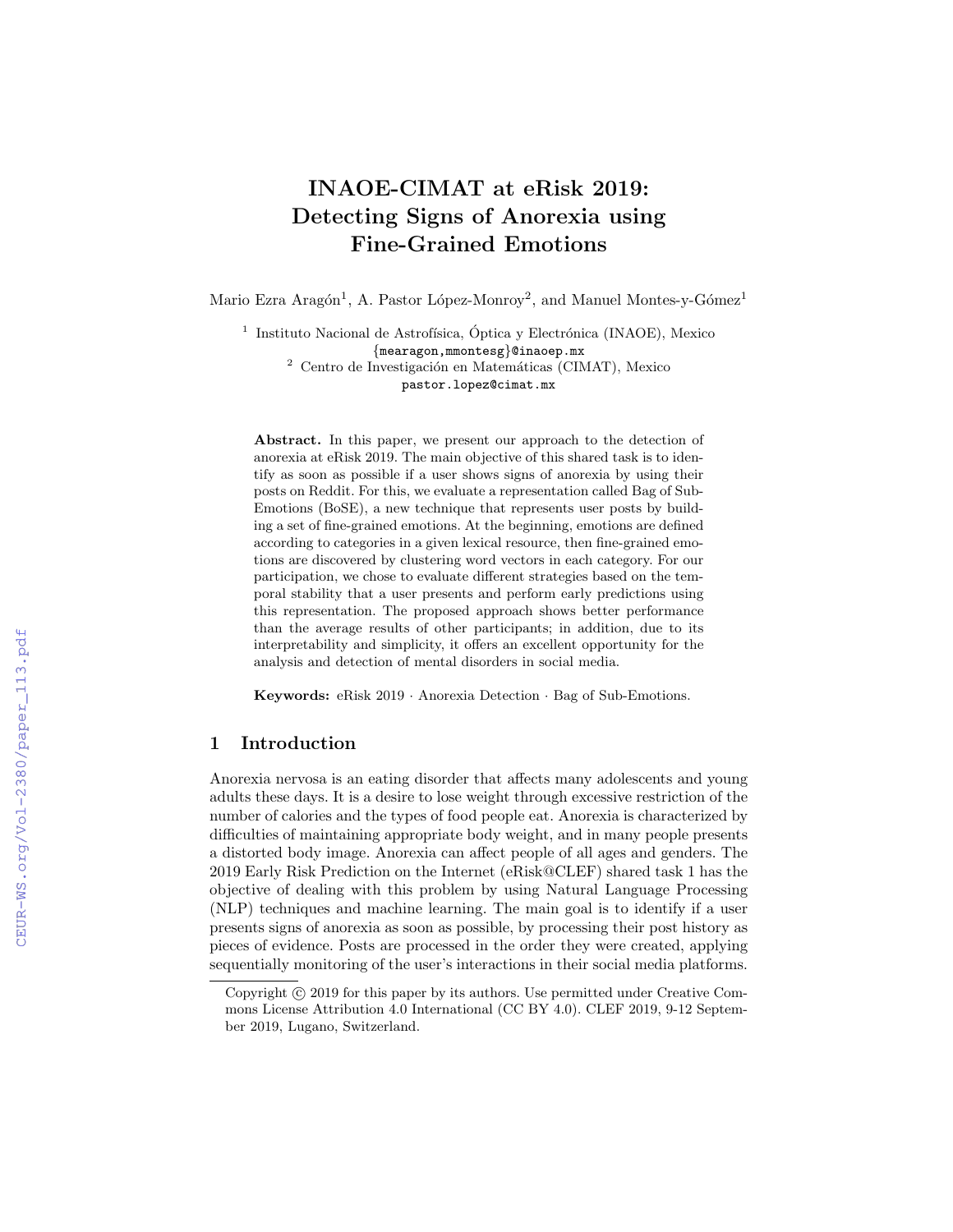In this work, we described the joint participation of INAOE-CIMAT, two research centers from Mexico, at this forum using a new representation that we have called Bag of Sub-Emotions (BoSE), an interpretable and straightforward approach, based on the usage of fine-grained emotions to capture specific emotions that the users present on their post. This representation is created by using a clustering algorithm over a lexical resource of emotions and then mask the post of the users to generate a histogram of these new emotions. We evaluate our representation using five different strategies for the early prediction.

The remainder of this paper is as follows: Section 2 presents some related work for the anorexia detection task and early predictions. Section 3 describes our new text representation based on fine-grained emotions. Section 4 and Section 5 presents the experimental settings as well as the obtained results. Lastly, Section 6 depicts our conclusions.

## 2 Related Work

In this Section, we present a review of the different works related to the detection of anorexia in social media. Anorexia is the most common Eating Disorder (ED) related to a mental disorder, and consists of an unusual habit of eating or abnormal attitudes towards food [13]. Several works in the literature have focused on analyzing user-generated content from their social media platforms to identify signs of anorexia. Some of these works have proposed to analyze the user posts to generate syntactic and semantic features [2–6], where they explore the words that are often used by people with anorexia signs. Another well-known strategy is the employment of words or dictionaries that are related to anorexia, and then create a representation by using the occurrence or frequency of such words [5]. Other examples that had been explored are the Deep Learning techniques, which also are getting competitive results [2, 6, 8]. Last but not least, a traditional type of strategy is to exploit sentiment analysis to create emotional characteristics to represent each user post [5, 7]; inspired in this last approach we explore the usefulness of a representation based on a set of automatically-learned fine-grained emotions, which help to model the emotional profile of users in a more specific way.

## 3 Representation

In this section, we describe the representation that was used to participate in the shared task. Our approach is inspired by the hypothesis that emotions are better represented at a finer level, instead of only using general concepts as "anger" or  $"iov"$ .

Figure 1 illustrates the general steps of our proposed approach. The first part explains the generation of the fine-grained emotions given an emotion lexicon. The second part depicts a masking process used to have the fine-grained emotions as tokens, and then the creation of their histogram as final representation.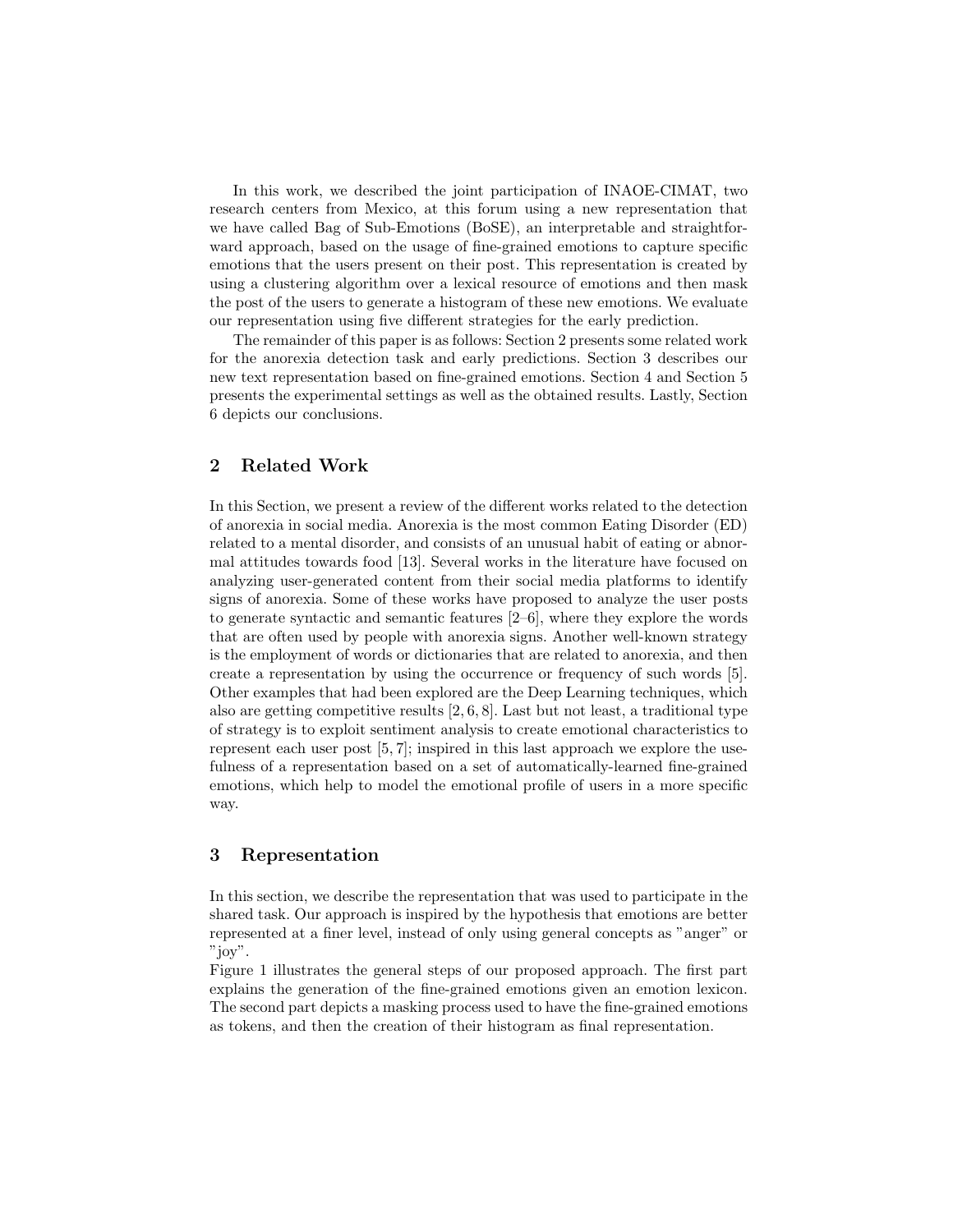

Fig. 1. This diagram represents the creation of our representation called Bag of Sub-Emotions (BoSE) [1].

Generate Fine-Grained Emotions: We use a lexical resource to compute a set of fine-grained emotions based on eight recognized main emotions (Anger, Anticipation, Disgust, Fear, Joy, Sadness, Surprise and Trust) [12] and two main sentiments (Positive and Negative). In this stage, we compute a word vector from FastText for each word presented in the lexical resource. Then, we create subgroups of words separated by emotions employing the Affinity Propagation clustering algorithm and use their centroids (prototypes) as a new vocabulary for the fine-grained emotions.

Convert Text to Fine-Grained Emotions: Once we calculate the finegrained emotions, we utilize them to mask the text by measuring the cosine distance between the words in the documents and the fine-grained emotions. Then, we represent the posts of the users creating a histogram of the frequencies of fine-grained emotions. We named this representation BoSE, for Bag of Sub-Emotions (see [1] for more details).

## 4 Experimental Settings

This shared task is a continuation of eRisk 2018 T2 task [10], which consists in detecting traces of anorexia in users of Reddit as soon as possible. The latter is done by sequentially processing the users' posts. This year, organizers modified the way the data is released, which was variable-chunk-lenght <sup>3</sup> based in 2017

<sup>&</sup>lt;sup>3</sup> e.g., users that wrote more, would have more information per chunk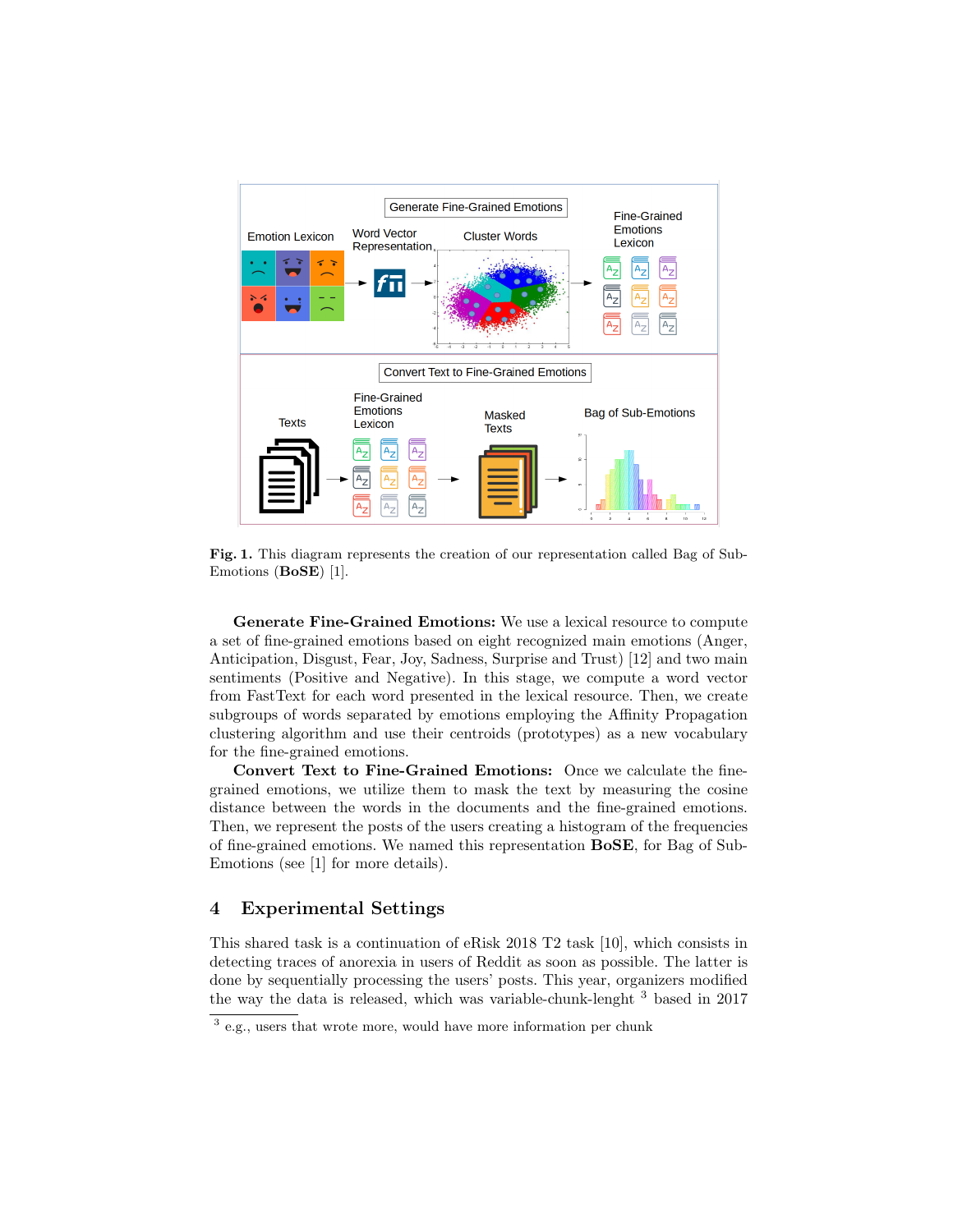and 2018, but now is an item-by-item version. The latter means that a server iteratively provides user writings in chronological order, using a token identifier for each team. For each writing that the server offers, we need to respond with a prediction to continue with the next round of posts; otherwise, the server will be still waiting.

Our objective for the shared Task 1 is to decide if a user presents signs of anorexia applying every five posts a preprocessing and a classification procedure to make the labels for each user. Lastly, we used five different strategies to sent the predictions. We explained the whole process below.

Preprocessing: For the experiments, the posts are normalized by removing special characters and lowercasing all the words. After these processes, texts are masked using the fine-grained emotions previously computed.

Classification: Once we built the BoSE representation, we selected the most relevant features (sequences of fine-grained emotions) by using the  $chi^2$  distribution  $X_k^2$  [9]. To classify the users, we used a Support Vector Machine (SVM) with a linear kernel and  $C = 1$ .

Prediction making: For each post that the server provides, we need to make a prediction to tell if the user presents signs of anorexia or not, and the main idea is to make a correct detection as soon as possible. We tackled the task by using the following five strategies:  $i)$  we considered the label obtained directly from the classifier;  $ii)$  we used the probability of the label, assigned as positive if the chance is higher than  $60\%$  of belonging to that class; *iii*) similar to the first strategy, we considered the label obtained directly from the classifier, but only assigned the label 1 if the user is detected as positive in the previous prediction as well;  $iv$ ) the user is classified as positive if the probability of the classifier is higher than  $60\%$  in the actual and previous predictions; v) similar to the fourth strategy but the classification probability needs to be higher than 70%.

#### 5 Experimental Results

To determine the parameters for the model before the prediction in the server, we first evaluated our model with the dataset provided in 2018. For that corpus, there are two categories of users: with anorexia and control. We measured the F1 over the predictions using the whole post history of the users. In Table 1 we present the obtained results over the training dataset; we compare our approach with traditional representations like Bag of Words (BoW) using unigrams and n-grams and a representation based on the core emotions that we named Bag of Emotions (BoE).

For the test dataset, we trained our model using all the users in the training dataset and then we determined if the users show or not show traces of anorexia using the five different strategies mentioned in Section 4. Table 2 show the results obtained by the five strategies over the test dataset. Note that on these results: run1 did not work on the server, and we still do not know the reason for this, therefore, their results are not included in the table. The strategy that obtained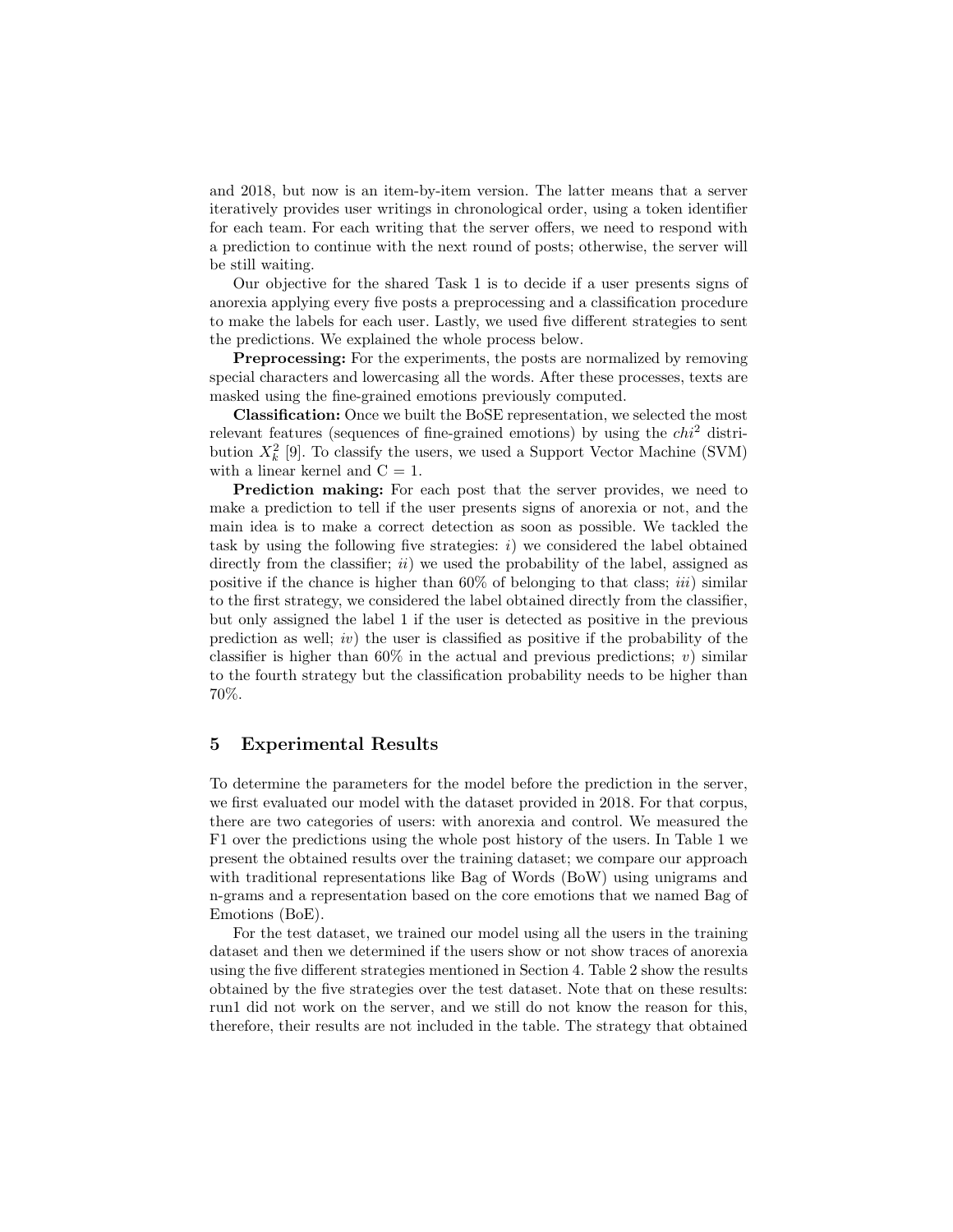|               | Method Unigrams Ngrams |      |
|---------------|------------------------|------|
| <b>BoW</b>    | 0.69                   | 0.69 |
| BoE           | 0.50                   | 0.58 |
| $_{\rm BoSE}$ | 0.82                   | 0.81 |

Table 1. F1 results over the positive class against baseline methods in the Training Dataset

the best results is the fourth (marked as run3); it consists in classifying the user as positive if the probability is higher than 60% in the actual and previous prediction, which involves the temporal stability obtained by the classifier where we get two consecutive positives predictions over the user.

|                |      |      | Method F1 $ ERDE_5 ERDE_50 $ latency-weighted F1 |
|----------------|------|------|--------------------------------------------------|
| run 0 $ 0.66 $ | 0.09 | 0.04 | 0.62                                             |
| run 2   $0.66$ | 0.09 | 0.09 | 0.50                                             |
| run 3 $ 0.68 $ | 0.09 | 0.05 | 0.63                                             |
| run 4   $0.66$ | 0.09 | 0.05 | 0.61                                             |

Table 2. Results over the positive class in the Testing Dataset

To a further analysis of our results in the first part of Figure 2, we present a boxplot of all the results obtained for F1 measure and Latency-weighted F1, the green X mark represents the position of our results. We can appreciate that our results for both evaluation metrics are in the highest quartile, indicating the good results obtained for this task.

In the second part of Figure 2, we present the boxplots of the results of all participants in accordance to the ERDE5 and ERDE50 evaluation metrics. In these results, our approach is placed in the middle quartile. This performance was somehow expected since our approach does not focus on fast prediction, but more on the temporal stability of the predictions. [11] presents the overall results of the task as well as a complete analysis of every team approach.

The interpretability of our method allows us to offer more analysis of what is captured by the fine-grained emotions, we selected some of the most relevant fine-grained emotions for the detection according to the  $chi^2$  distribution. In Table 3, we present some of these fine-grained emotions as well as some words that correspond to them. We can observe that most of the emotions are related to psychical or mental harms like bruising, breakdown, abandoned; or body parts near the stomach or intestine, which are topics that people commonly associated to anorexia.

#### 6 Conclusions

In this paper, we present our approach to decide if a user presents signs of anorexia by using the post history in chronological order and make a predic-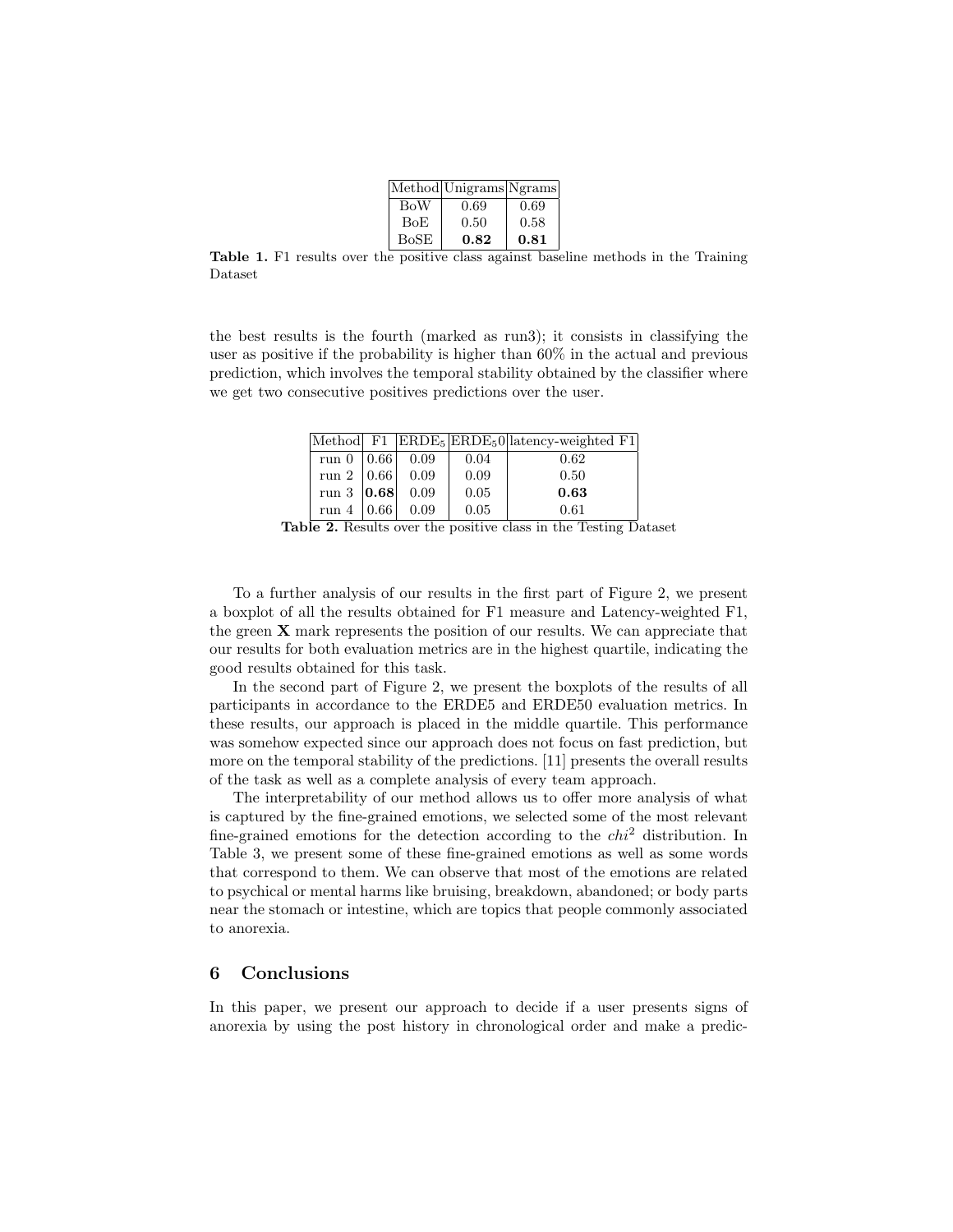

Fig. 2. Boxplot for the results in F1, Latency-weighted F1, ERDE5, and ERDE50, where the green X mark represents our obtained results.

Table 3. Examples of fine-grained emotions relevant for the detection of anorexia

| $\text{anger4}$ | bruising, contusion, bleeding, fracture          |
|-----------------|--------------------------------------------------|
| disgust32       | breakdown, fight, crushed, abandoned             |
|                 | $disgust21$ stomach, intestinal, bile, esophagus |
|                 | negative 65 bathroom, toilet, washroom           |
|                 | anticip10   hurting, refused, anxious, afraid    |
| anticip12       | ashamed, embarrass, upset, disgust               |
| fear19          | food, eating, eat, consume                       |

tion as soon as possible. We proposed a new representation that automatically creates fine-grained emotions using a lexical resource of emotions and FastText sub-word embeddings. The main idea of using these fine-grained emotions is that our representation can capture more specific emotions and topics that the users express through their posts and help to detect potential users that have anorexia. Over the training dataset, our representation obtained better results than most of the best previous eRisk participant's methods. The simplicity and interpretability of our representation are worth mentioning, which differs with other methods that are more difficult and complex, in particular those that used a lot of different features and different models from traditional to deep. For the testing dataset, our representation also obtains good results in comparison with most of this year participants, proving evidence about the usefulness of capturing the specific emotional content of users that have anorexia. Our results represent an opportunity to use BoSE in other health tasks such as Depression or Post-Traumatic Stress Disorder (PTSD).